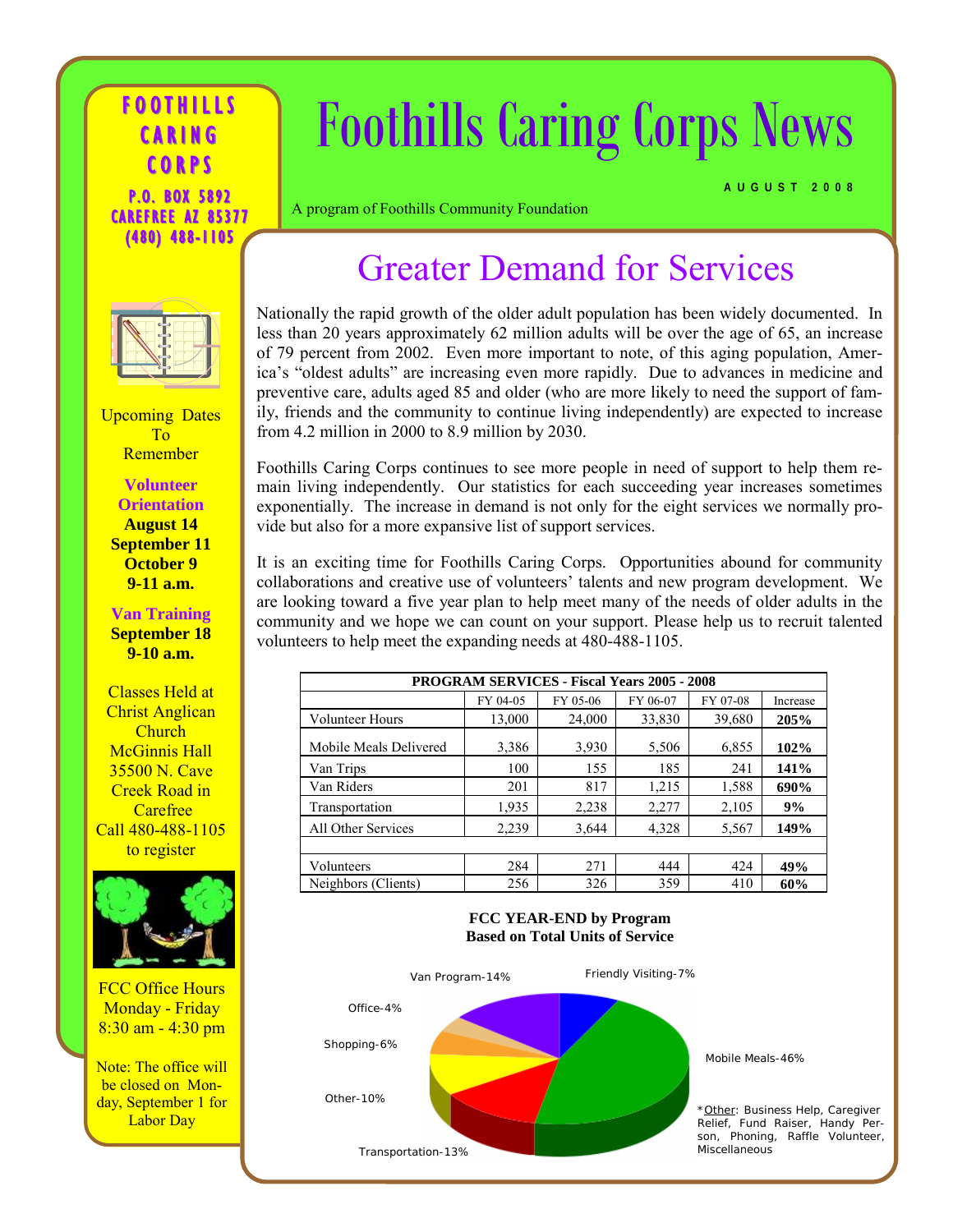## How to Reach Us

DebbraD@FoothillsCaringCorps.com Monday - Friday AngelinaG@FoothillsCaringCorps.com Monday ‐ Friday JayneH@FoothillsCaringCorps.com Tuesday & Thursday MaggieP@FoothillsCaringCorps.com Monday, Tuesday & Friday VirginiaW@FoothillsCaringCorps.com Tuesday ‐ Friday BettyO@FoothillsCaringCorps.com Monday & Thursday Services@FoothillsCaringCorps.com

 Our Offices are located at 35500 N. Cave Creek Road in Carefree Phone: 480.488.1105 Mailing Address: P.O. Box 5892, Carefree, AZ 85377 Fax: 480.488.8117

Office Hours: 8:30 - 4:30 Monday through Friday Our offices are closed on holidays, but we will deliver Mobile Meals Monday through Friday all year around.



## Donated Vehicles to help with our Increasing Demand for Services

The next newsletters will highlight the design of our transportation services beginning this fall. To start im-

proving our transportation fleet we have

received generous donations of two vehicles.

A special thank you to Usama Abujbarah and the Staff from Town of Cave Creek for the handicapped accessible caravan; and a special thank you to Richard Noreika for the car.



#### Kitchen Korner Branana Nut Muffins Yield: 12 Muffins

Recipe by Lila Kleinkopf

Preheat oven 350°

Spray Pam on bottoms only of muffin pan cups

 $\frac{1}{2}$  cup sugar ⅓ cup oil (Use canola or peanut oil, not olive oil)

1 egg

1 teaspoon vanilla

Place sugar, oil, egg and vanilla in mixer bowl and beat well.

1 cup ripe bananas, thoroughly mashed  $\frac{1}{4}$  c. skim milk Beat the mashed bananas and milk into the oil/sugar mixture.



 $\frac{3}{4}$  cup flour  $\frac{3}{4}$  cup whole wheat flour  $\frac{1}{4}$  c. bran ¼ teaspoon salt 1 teaspoon soda 1 teaspoon baking powder Mix the above dry ingredients together in a separate bowl. Add dry ingredients to mixture of sugar, oil, egg, bananas, etc. Mix only until moistened.

 1 cup chopped pecans or walnuts Stir in chopped nuts. Spoon into muffin pan. Bake 15 to 18 minutes. Do not over bake. Allow to rest in pan for 5 minutes and then remove to a cooling rack. When cool store in zip lock bags. These muffins freeze well.

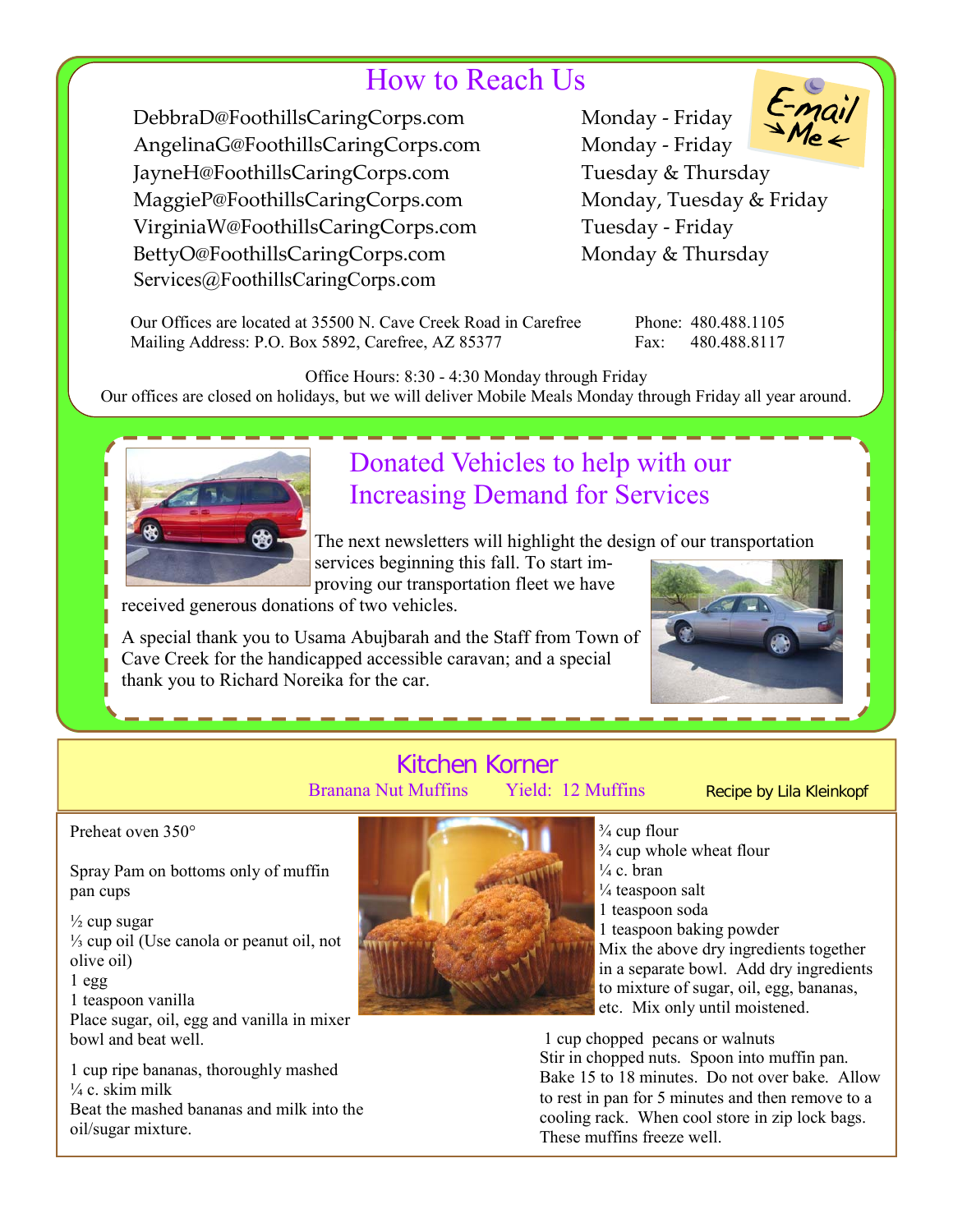#### **NEW VAN**

We will keep you posted about our new transportation vehicles. We will receive a handicapped accessible van in September through RTPA and a new handicapped accessible van in May 2009.





### **DEMYSTIFYING THE WORD "DIET"**  Whole grains help manage weight and maintain optimal

Whole grains are digested more slowly than refined grains and cause lower glucose and insulin responses. They help individuals manage weight gain due to their effect on satiety. People feel full with fewer calories and they are satisfied over a longer period of time resulting in re-

duced hunger between meals and less temptation to grab fatty snacks. According to the Tufts University Health and Nutrition Newsletter, a benefit of eating more whole grain is a trimmer waistline. In fact, several research projects have shown that not only do whole grains help with weight loss, but that the weight loss is in the abdominal area. An increased intake of whole grain products in the diet reduces a person's likelihood of being overweight or obese.

 Along with weight management, a diet rich in whole grains can reduce the risk of several chronic diseases resulting in heart attack, stroke, high blood pressure, cancer and diabetes. Foods prepared with whole grains are nutrient dense and are excellent sources of B vitamins, minerals, fiber and complex carbohydrates.

When selecting whole grain foods, be vigilant

in reading the list of ingredients on packages. It is required that ingredients must be listed on food packages in the order in which they occur in the highest amount. Whole grain or whole wheat should be the first ingredient listed. Often "wheat" bread is brown, but is actually made with white flour that has been colored with molasses. You will notice this if you read the ingredient list. Some ready to eat cereals have sugar listed as the first ingredient meaning that the main ingredient is sugar.

 This month's featured healthy recipe is for banana nut muffins made with half the flour being from whole wheat and additional bran. More fiber and nutrients are added with nuts and bananas. These are very nutrient dense muffins of an appropriate size supplying approximately 1½ servings from the grain group. A nutritional analysis is also supplied. Commercially prepared muffins have become very sweet, much like cupcakes. They are very large and often contain as many as 600 calories…3 or 4 servings. Home baked muffins usually have less sugar and include nutrient dense ingredients such as whole grains, nuts and fruit.

Sources:

USDA My Pyramid Tufts University Health and Nutrition **Newsletter** Andrea Villarreal, RD, MS Nutrition – Nutrition Instructor at Phoenix College *Lila Kleinkopf*